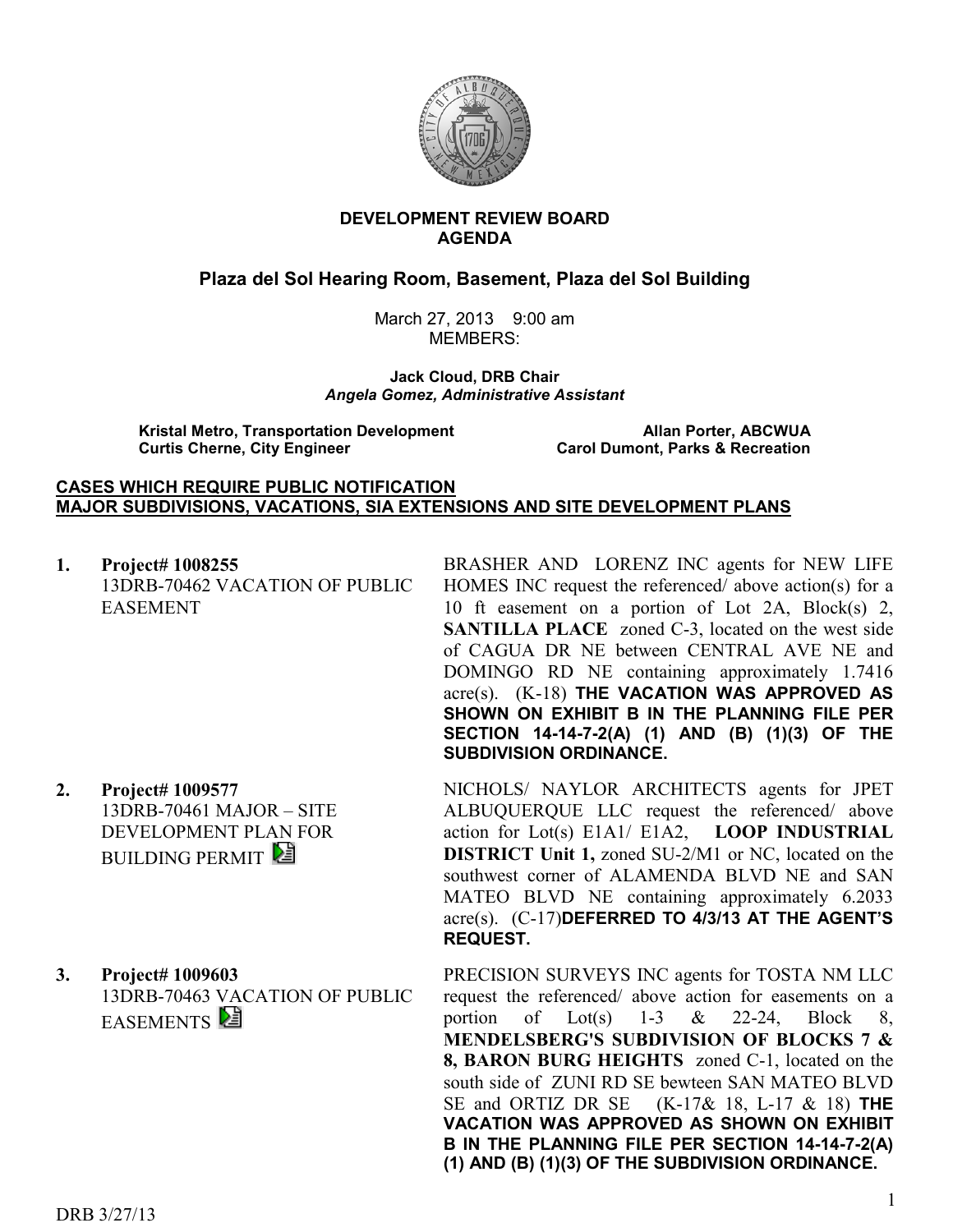**4. Project# 1009204** 13DRB-70427/ 70428 MAJOR – PRELIMINARY AND FINAL PLAT APPROVAL

## **[TO BE DEFERRED TO 4/24/13]**

**5. Project# 1009344**  13DRB-70405 MAJOR – SITE DEVELOPMENT PLAN FOR BUILDING PERMIT

BRASHER AND LORENZ INC agent(s) for ACEQUIA JARDIN LLC request(s) the referenced/ above action(s) for the northerly portion of Lot 33, **ALVARADO GARDENS UNIT 1** zoned SU-1/ PRD, located on RIO GRANDE BLVD NW between MATTHEW AVE NW and DON FERNANDO DR NW containing approximately 1.0667 acres. (G-12, G-13)*[Deferred from 2/27/13]* **DEFERRED TO 4/24/13 AT THE AGENT'S REQUEST.**

PETER BUTTERFIELD, ARCHITECT agent for LAXMI MANAGEMENT LLC requests the referenced/ above action for LOT 4-B, BLOCK 4-B, **SUNPORT PARK,** zoned I-P and located on the east side of TRANSPORT ST SE between SUNPORT BLVD SE and WOODWARD RD SE, containing approximately 1.9 acres. (M-15) *[Deferred from 2/6/13, 3/6/13, 3/20/13]* **THE SITE DEVELOPMENT PLAN FOR BUILDING PERMIT WAS APPROVED WITH FINAL SIGN-OFF DELEGATED TO TRANSPORTATION AND TO PLANNING FOR COMMENTS.**

### **SITE DEVELOPMENT PLANS (EPC FINAL SIGN-OFF) AMENDED PLANS AND MASTER DEVELOPMENT PLANS (CITY COUNCIL FINAL SIGN-OFF)**

**6. Project# 1002202** 13DRB-70489 AMENDED SDP FOR SUBDIVISION 13DRB-70488 MINOR - PRELIMINARY/ FINAL PLAT APPROVAL

**7. Project# 1000363** 13DRB-70459 EPC APPROVED SITE PLAN FOR SUBDIVISION 13DRB-70487 PRELIMINARY/FINAL PLAT APPROVAL

CLIFF A SPIROCK RLS 4972 agent(s) for WINROCK PARTNERS LLC request(s) the above action(s) for all or a portion of Lot(s) A1A1, **WINROCK CENTER ADDITION,** zoned SU-3, located on PENNSYLVANIA BETWEEN I-40 AND INDIAN SCHOOL containing approximately 49.82 acre(s). (J-19) **THE SITE DEVELOPMENT PLAN FOR BUILDING PERMIT WAS APPROVED WITH FINAL SIGN-OFF DELEGATED TO PLANNING FOR COMMENTS. THE PRELIMINARY/FINAL PLAT WAS APPROVED WITH FINAL SIGN OFF DELEGATED TO PLANNING FOR COMPLETION OF SITE PLAN AND UTILITY COMPANIES SIGNATURES.**

BOHANNAN HUSTON INC and CONSENSUS PLANNING agent(s) for CITY OF ALBUQUERQUE request(s) the referenced above action(s) for portions of easements and right of way adjacent to **BALLOON FIESTA PARK,** zoned SU-2/ ROS, located on the north sdie of ALAMEDA BLVD NE between SAN MATEO BLVD NE and the NORTH DIVERSION CHANNEL containing approximately 348.77 acre(s). (B-17, C-17) *[Deferred from 3/6/13* **THE SITE DEVELOPMENT PLAN FOR BUILDING PERMIT WAS APPROVED. THE PRELIMINARY/FINAL PLAT WAS APPROVED WITH FINAL SIGN OFF DELEGATED TO PLANNING FOR HYDROLOGY COMMENTS, UTILITY COMPANIES SIGNATURES AND AGIS DXF.**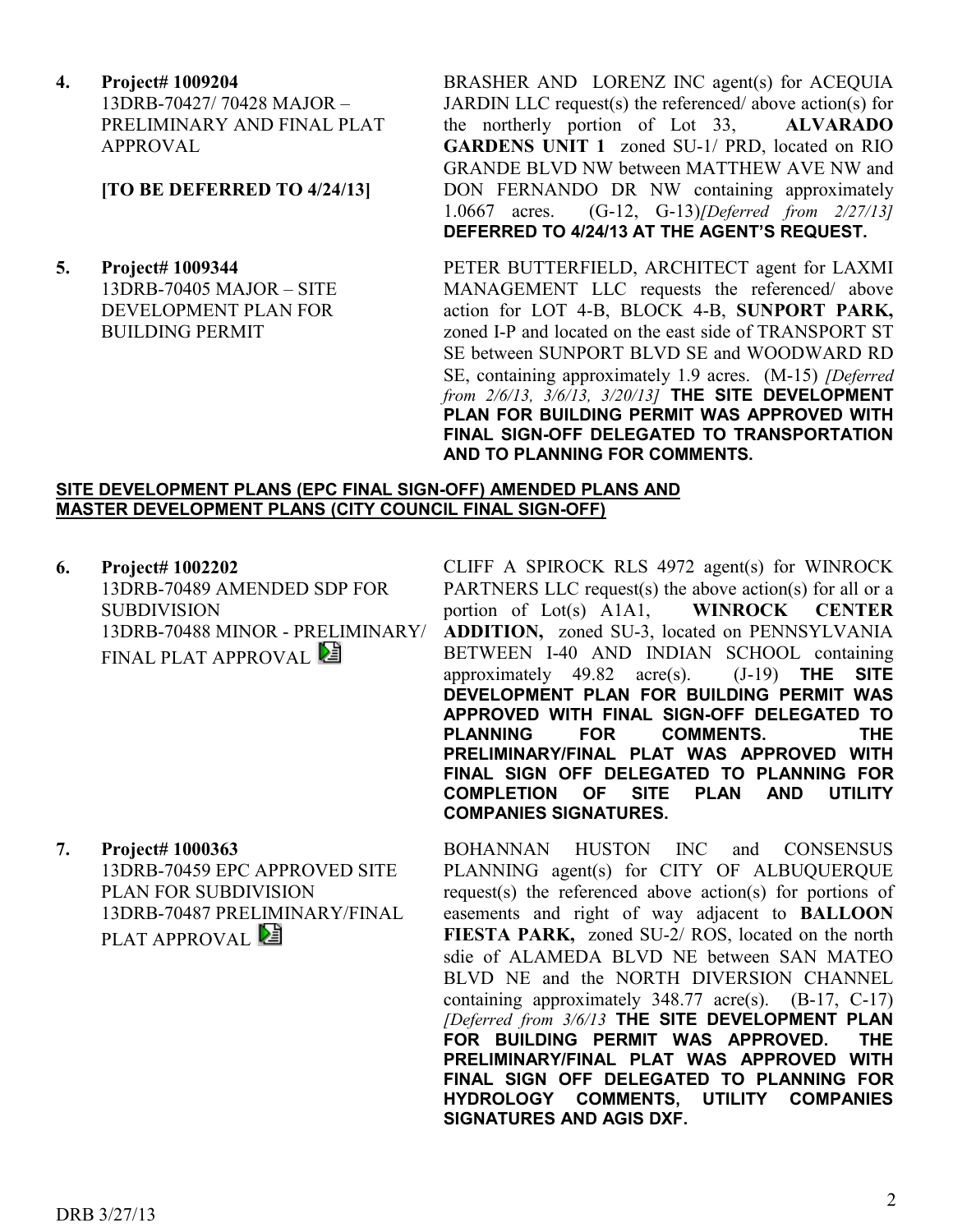**8. Project# 1008519** 13DRB-70439 EPC APPROVED SDP FOR BUILD PERMIT

BOHANNAN HUSTON INC agent(s) for CHEDDER'S RESTAURANT/FOREMARK REAL ESTATE request(s) the above action(s) for all or a portion of  $Tract(s)$  A-1-C-1-A, **CRYER,** zoned SU-1 FOR C-3 & IP, located on SOUTHBOUND INTERSTATE 25 FRONTAGE ROAD, BETWEEN MONTANO AND JEFFERSON containing approximately 5.5 acre(s). (F-17-Z) *[Deferred from 2/13/13, 3/20/13]* **DEFERRED TO 4/3/13 AT THE AGENT'S REQUEST.**

### **MINOR PLATS, FINAL (MAJOR) PLATS, AMENDED PLATS AND PLANS**

**9. Project# 1005029** 13DRB-70482 EXT OF MAJOR PRELIMINARY PLAT 13DRB-70483 AMENDMENT TO PRELIMINARY PLAT

ISAACSON AND ARFMAN PA request(s) the above action(s) for all or a portion of  $Treat(s) B & J THE$ CROSSING TRACT R, **STORMCLOUD Unit(s) 3,** zoned SU-2R-LT, located on TIERRA PINTADA BLVD NW BETWEEN UNSER AND 98TH ST containing approximately 55.2416 acre(s). [REF: 06DRB01234, 01235, 01236, 01398, 12DRB70045, 70046, 70047, 70277] (H-09) **A ONE-YEAR EXTENSION OF THE PRELIMINARY PLAT WAS APPROVED. THE AMENDED PRELIMINARY PLAT WAS APPROVED. THIS AMENDMENT DOES NOT EXTEND THE EXPIRATION DATE OF THE ALREADY APPROVED PRELIMINARY PLAT.** 

**10. Project# 1009516** 13DRB-70481 MINOR - PRELIMINARY/ FINAL PLAT APPROVAL

> 13DRB-70477 EXT OF MAJOR PRELIMINARY PLAT

for all or a portion of ST VINCENT DE PAUL CAMPUS located on MENAUL BLVD NE and GRACELAND DR NE AND SIERRA DRIVE NE containing approximately 1.3 acre(s). **THE PRELIMINARY/FINAL PLAT WAS APPROVED WITH FINAL SIGN OFF DELEGATED TO PLANNING FOR AGIS DXF.**

ROSS HOWARD COMPANY agent(s) for THE SOCIETY OF ST VINCENT DE PAUL request(s) the above action(s)

MYERS, OLIVER & PRICE agent(s) for BISHOPS COMPOUND, LLC request(s) the above action(s) for all or a portion of Lot(s) 2 & 3, **ALVARADO GARDENS (TBKA BISHOP'S COMPOUND SUBDIVISION) Unit(s) 3,** zoned R-LT, located on CANDELARIA RD NW BETWEEN CALLE SAN YSIDRO NW AND RIO GRANDE BLVD NW containing approximately 1.3379 acre(s). (G-12) **A ONE-YEAR EXTENSION OF THE PRELIMINARY PLAT WAS APPROVED.**

**11. Project# 1007371**